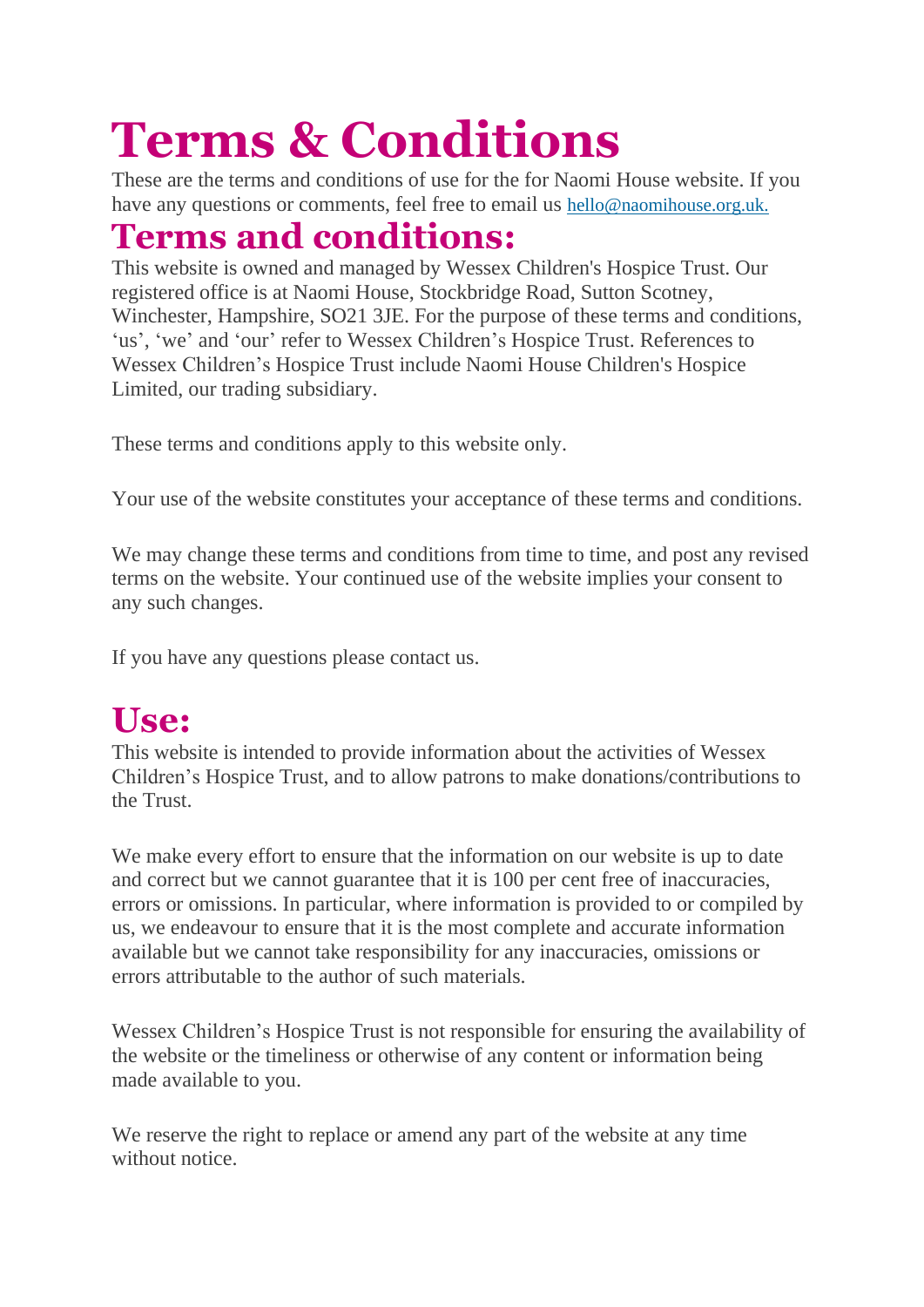#### **Changes to these terms and conditions:**

To stay up to date, please check this page each time you use this website. Wessex Children's Hospice Trust reserves the right to modify these terms and any linked policies at any time without notice. Your continued use of the site after any such replacement or modification, constitutes acceptance of the relevant changed or new terms of use.

## **Limitation of Liability:**

Please be aware that any decision made by users of our site on the basis of the information on them, is the sole responsibility of the user. Whilst we take reasonable efforts to ensure that our website does not contain any viruses, trojans, or other malicious software, you should take your own precautions to ensure the integrity of your system and data. We do not give any warranty as to the availability of the website, and we reserve our right to take it down for any reason whatsoever in our absolute discretion.

We do not accept liability (as far as permitted by law) for any loss or damage (whether direct, indirect, or consequential) arising from any use of the website or reliance on the information of links included in the website.

Nothing in these terms and conditions shall limit or exclude our liability for fraudulent misrepresentation, for death or personal injury resulting from our negligence, or the negligence of our employees.

# **Indemnity:**

You agree to indemnify and hold us harmless from any liability, loss, claim and expense (including reasonable legal fees) related to any breach by you of these terms and conditions or arising from your use of our website.

# **Governing law:**

Use of the website is subject to English law. All claims or disputes arising out of or in connection with the use of the site shall be subject to the jurisdiction of the courts of England. However, we reserve the right to bring proceedings in the courts of the country of your residence.

# **Trademarks and copyright:**

Copyright, trademarks and all other intellectual property rights on our website are owned or licensed to Wessex Children's' Hospice Trust, unless otherwise stated.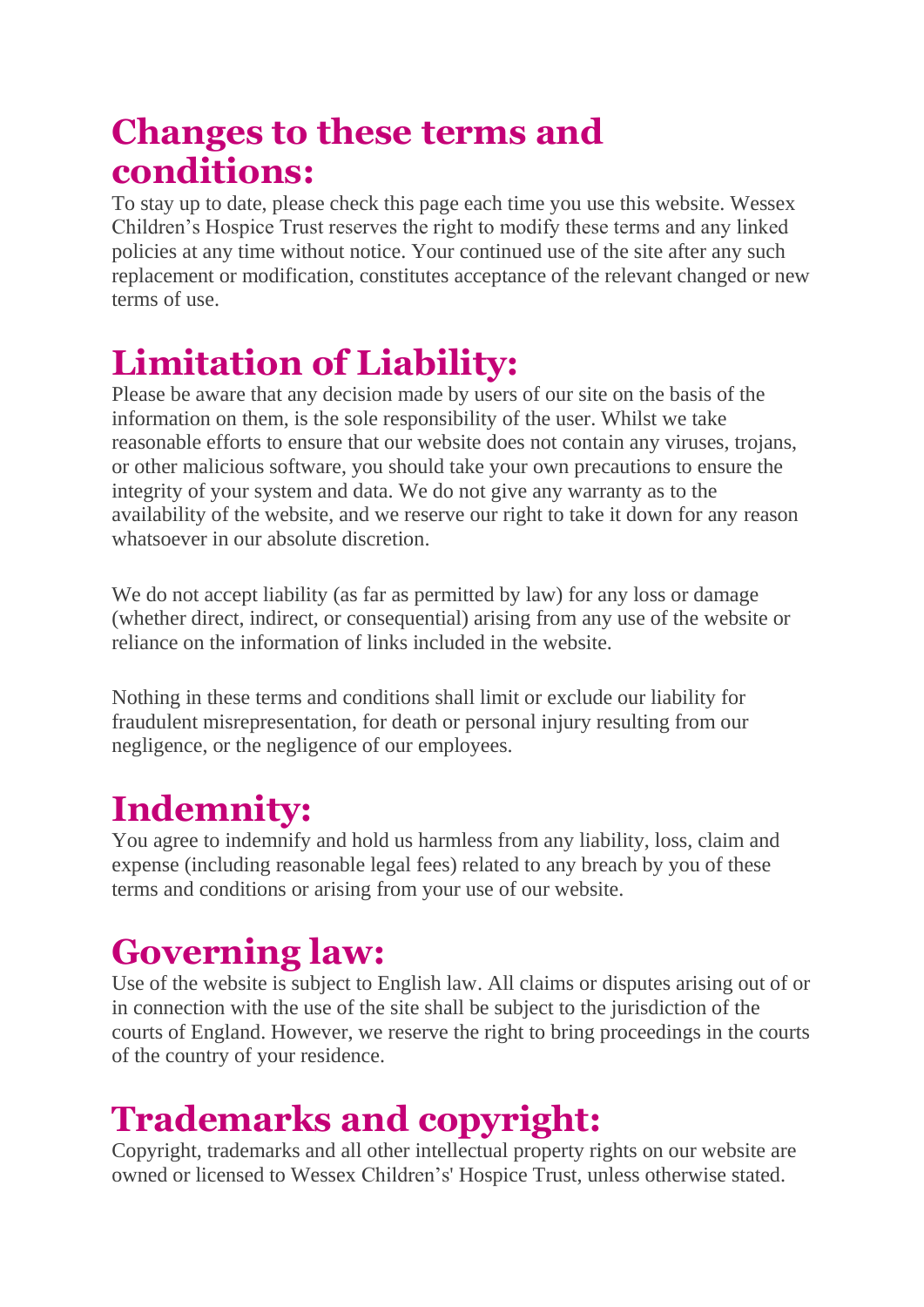You are responsible for ensuring that you comply with any applicable copyright laws and regulations.

We would be delighted to see our materials used more widely, and you are free to copy, distribute and transmit the material on the website under the following conditions:

Attribution. You must attribute the work in the manner specified by the author or licensor (but not in any way that suggests that they endorse you or your use of the work).

Non-commercial. You may not use this work for commercial or business purposes without prior written consent from Wessex Children's Hospice Trust.

No Derivative Works. You may not alter, transform, or build upon this work.

Our permission to reproduce copyright material does not extend to any material on these websites that is copyright material of any other person.

If you do wish to use any material from our website for any commercial or business purpose, you must write for permission to the Company Secretary at Naomi House, Stockbridge Road, Sutton Scotney, Winchester, Hampshire, SO21 3JE. Give us the full details of what you want to use and how you plan to use it, and we will get back to you as soon as possible.

### **Links to other websites:**

Our website includes links to other websites that we hope you find useful and informative. However we do not endorse or accept liability for the content or privacy policy of anyone else's websites. Any use of a third party website is entirely at your own risk. We suggest that you check the privacy policy and the terms of use of sites linked to any of our websites that you visit.

### **Links from other websites:**

We welcome links to our website. If you want to display the content of our website surrounded or framed by material not originating from Wessex Children's Hospice Trust you must obtain prior written permission from Wessex Children's Hospice Trust. Please contact hello@naomihouse.org.uk for such permission.

Any link to our website must comply with the following conditions: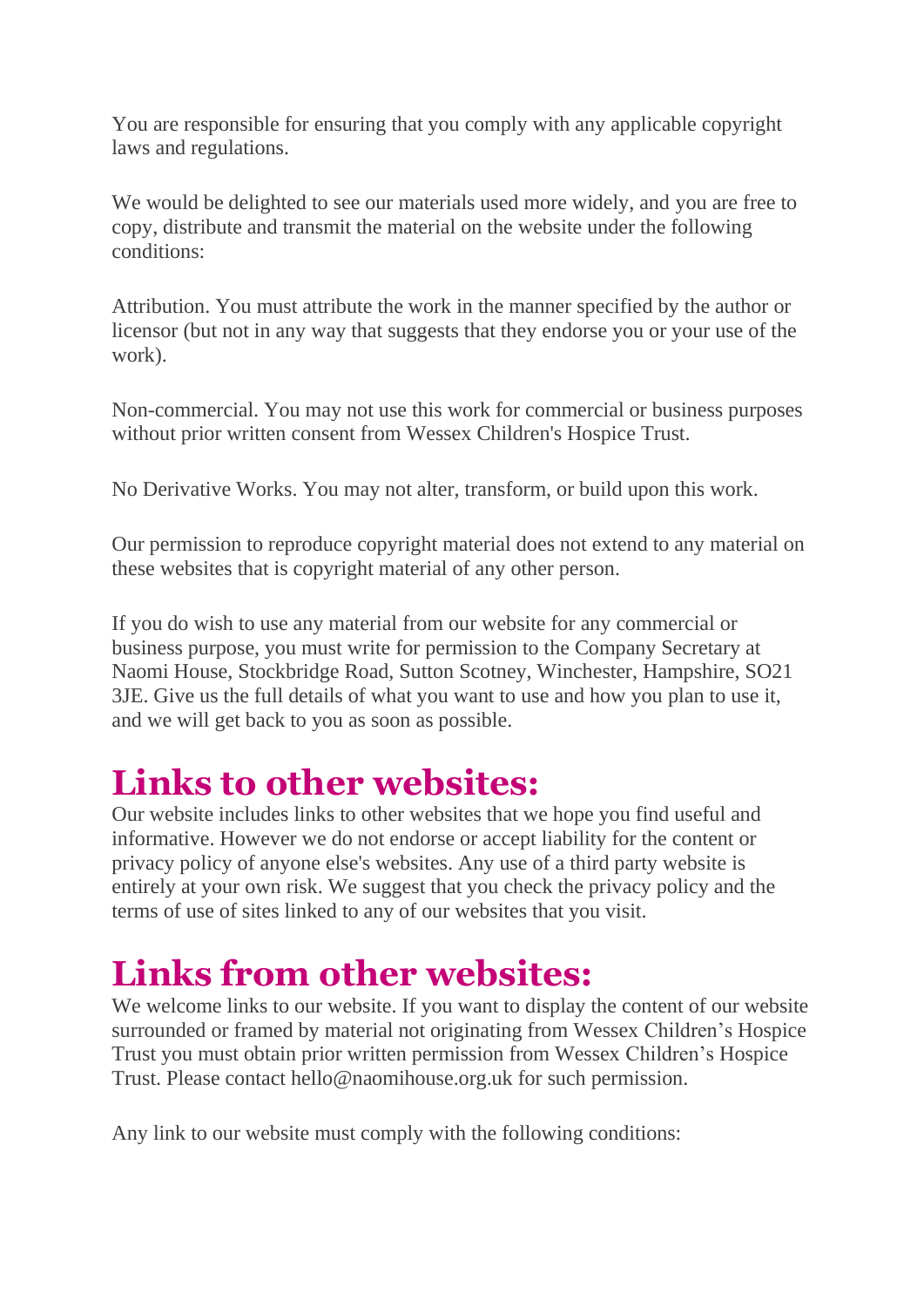- The link must consist of the following text only: Wessex Children's Hospice Trust or Naomi House and the URL in respect of which Wessex Children's Hospice Trust's consent has been given:
- The link must not create the false impression that your organisation or any of its products or services, is recommended by or associated in any way with Wessex Children's Hospice Trust.
- The existence of the link, its position, appearance or any other aspect of it must not damage or be likely to damage the name or reputation of Wessex Children's Hospice Trust:
- Selection of the link by a user must display our website as a full screen and not within a frame on the website on which the link appears:
- You shall take all reasonable precautions to ensure that the use and existence of the link does not cause the transmission to any Wessex Children's Hospice Trust website of viruses or other deleterious programming routines.

We reserve the right to require the removal of any link to our website at any time (whether or not previous consent to such link has been given).

### **Refund of donations:**

Unfortunately the Trust is unable to refund any donations made online or by text.

If you have a query about any information contained in this website please email us at hello@naomihouse.org.uk. We will reply to your query within 2 working days.

#### **Text to Donate:**

We use JustTextGiving for our Text to Donate service. JustTextGiving (applies to the UK only).

JustTextGiving is one of JustGiving's associated services. It is a text giving service that processes donations and JustGiving reclaims Gift Aid on behalf of the charities featured on it. JustGiving does not currently charge charities or donors for this service, although JustGiving reserves the right to charge the transaction fee in the future. If JustGiving does decide to charge for the service, JustGiving will tell you in advance.

Text donations may be refunded in certain circumstances (such as where the donation was sent from your mobile phone by mistake or without your permission) at the absolute discretion of your mobile phone operator. If you wish to request a refund you should contact your mobile phone operator to discuss this with them.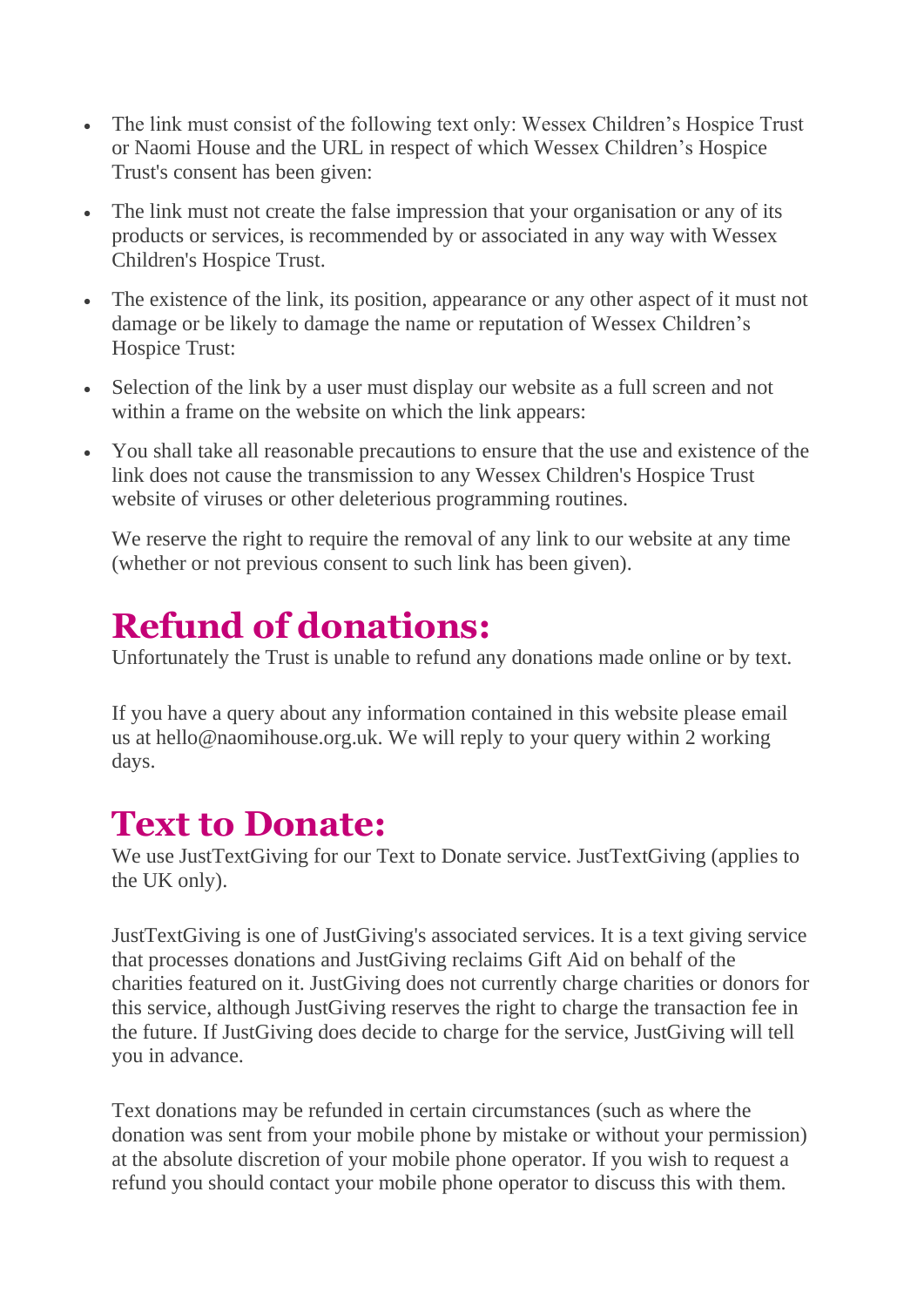There is no obligation for your mobile phone operator to provide a refund and they may choose to refund only part of the donation if they wish. Because JustGiving pays donations via text to charities regularly, we regret that we can only refund a text donation if the charity expressly requests it, and they can pay us back. Please get in touch with the charity first.

Your mobile operator will pass 100% of the text donation onto JustGiving. The minimum text donation is GBP £1 and all donations must be in whole pounds sterling. The maximum text donation allowed is GBP £10 for all mobile operators. Donations sent via text will usually incur your standard text message fee. Please refer to your tariff for details of your standard text message fee.

After you send a donation via text JustGiving will send you a text message in response, confirming your donation and providing you with the opportunity to add Gift Aid to your donation. JustGiving will include a link to a Gift Aid page where you can provide your details to enable JustGiving to collect Gift Aid on your behalf. Alternatively, JustGiving may send you a text message asking if you would like to add Gift Aid to your donation and to reply to this text message giving your name, address and postcode. If you reply to JustGiving text messages regarding Gift Aid your mobile operator will charge you one standard text message fee.

JustGiving fees - All payments referred to in these Terms of Service are exclusive of Value Added Tax, where applicable.

### **Social media:**

Naomi House and Jacksplace can be found on Facebook, Twitter, YouTube, Instagram and LinkedIn. We post about our events and daily updates from the hospice.

Please note: To protect the privacy of children, young people and families in our care, we may not be able to respond to certain tweets, posts and messages about those we support.

# **Charity Lottery:**

The Naomi House Lottery is registered with the Gambling Commission and fully supports GambleAware TM in promoting responsible gambling. If you have any concerns about this lottery or would like to see a copy of our complaints procedure please call our lottery helpdesk on 01962 826859.

# **Event participation:**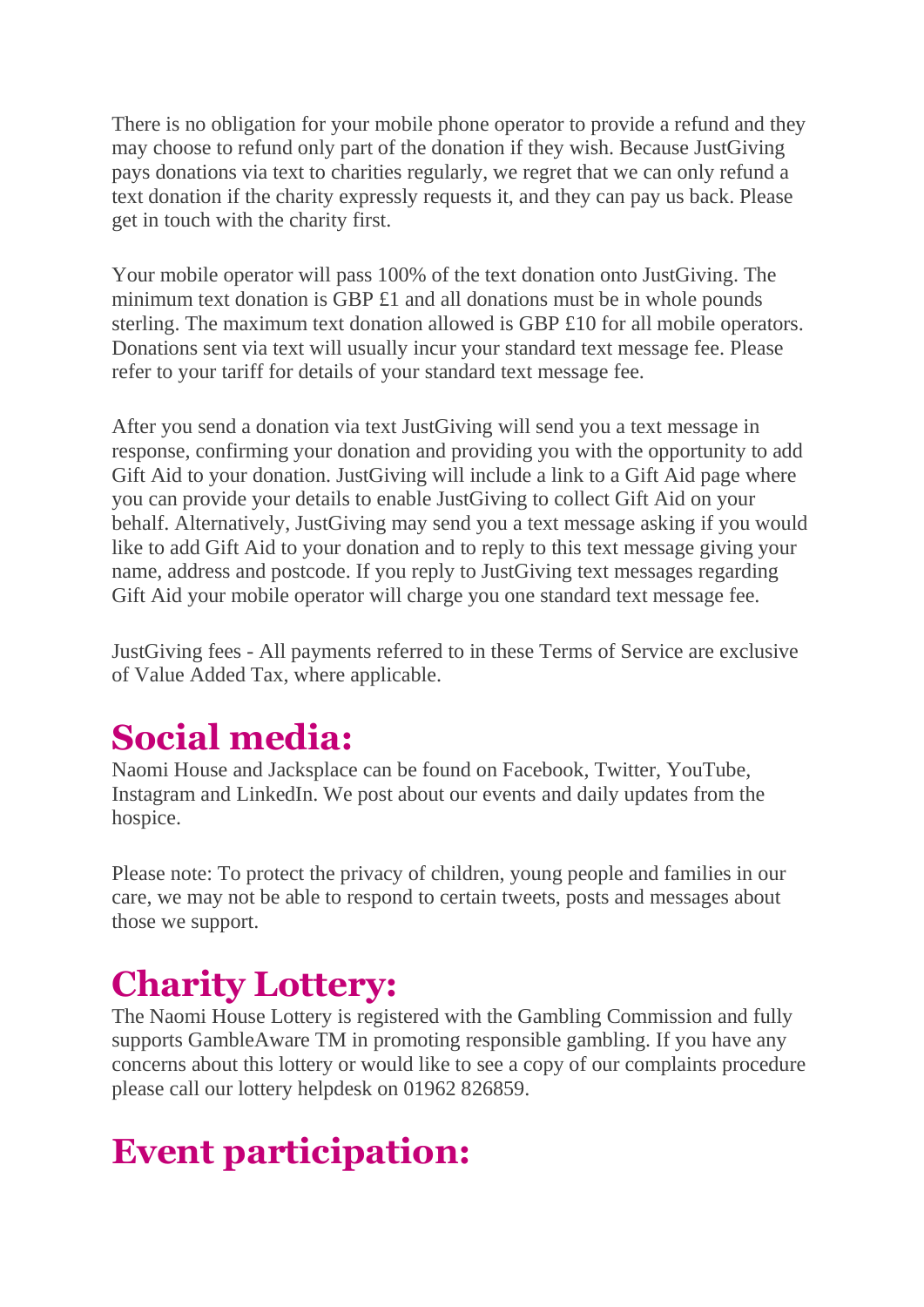You must read and accept the waiver before you register for one of our events. If you have any questions regarding any of the points below, please call us to discuss them on 01962 760060 before you register.

#### **Clarendon Way Walk:**

#### **Individual Declaration:**

I confirm that I wish to enter the Clarendon Way Walk and understand that I do it at my own risk and that Naomi House & Jacksplace will not accept liability for any injury or loss that may occur as a result of my participation. I understand that I will need to arrange a lift if I am unable to complete the walk. I agree that medical advice should be sought from a general practitioner if I am in any doubt as to the physical ability required to participate in this event. I confirm that I am aware that photographs taken during the walk may be used to publicise this event and the work of Naomi House generally. I understand that my entry fee is non-refundable and non-transferable.

#### **Parent/Guardian Declaration:**

(The signature of a parent/guardian is required for all participants under the age of 16). I am the parent or the legal guardian of the person registered and I hereby give consent to his/her participation in the walk and understand that he/she takes part in the walk at their own risk and that Naomi House will not be liable for any injury or loss that may occur as a result of his/her participation. I understand that I will need to arrange a lift if he/she is unable to complete the walk. I agree that medical advice should be sought from a general practitioner if I am in any doubt as to the physical ability required to participate in the event. I confirm that I am aware that photographs taken during the walk may be used to publicise this event and the work of Naomi House & Jacksplace generally. I understand that the entry fee paid is non-refundable and non-transferable.

#### **Santa Fun Run:**

#### **Individual Declaration:**

I/we confirm that I/we wish to enter the Santa Fun Run and understand that I/we do it at my own risk and that Naomi House will not accept liability for any injury or loss that may occur as a result of my participation. The registration fee covers the event expenses and this fee is non-refundable. I/we understand that I/we will need to arrange a lift if I/we am unable to complete the Run. I/we agree that medical advice should be sought from a general practitioner if I/we am in any doubt as to the physical ability required to participate in this event. I/we confirm that I/we am aware that photographs taken during the run may be used to publicise this event and the work of Naomi House generally. I understand that my entry fee is nonrefundable and non-transferable.

#### **Parent/Guardian Declaration:**

The permission of a parent/guardian is required for all participants under the age of 16. I, the parent or the legal guardian of the person registered, hereby give consent to their participation in the Santa Fun Run and understand that they take part in the run at their own risk and that Naomi House will not be liable for any injury or loss